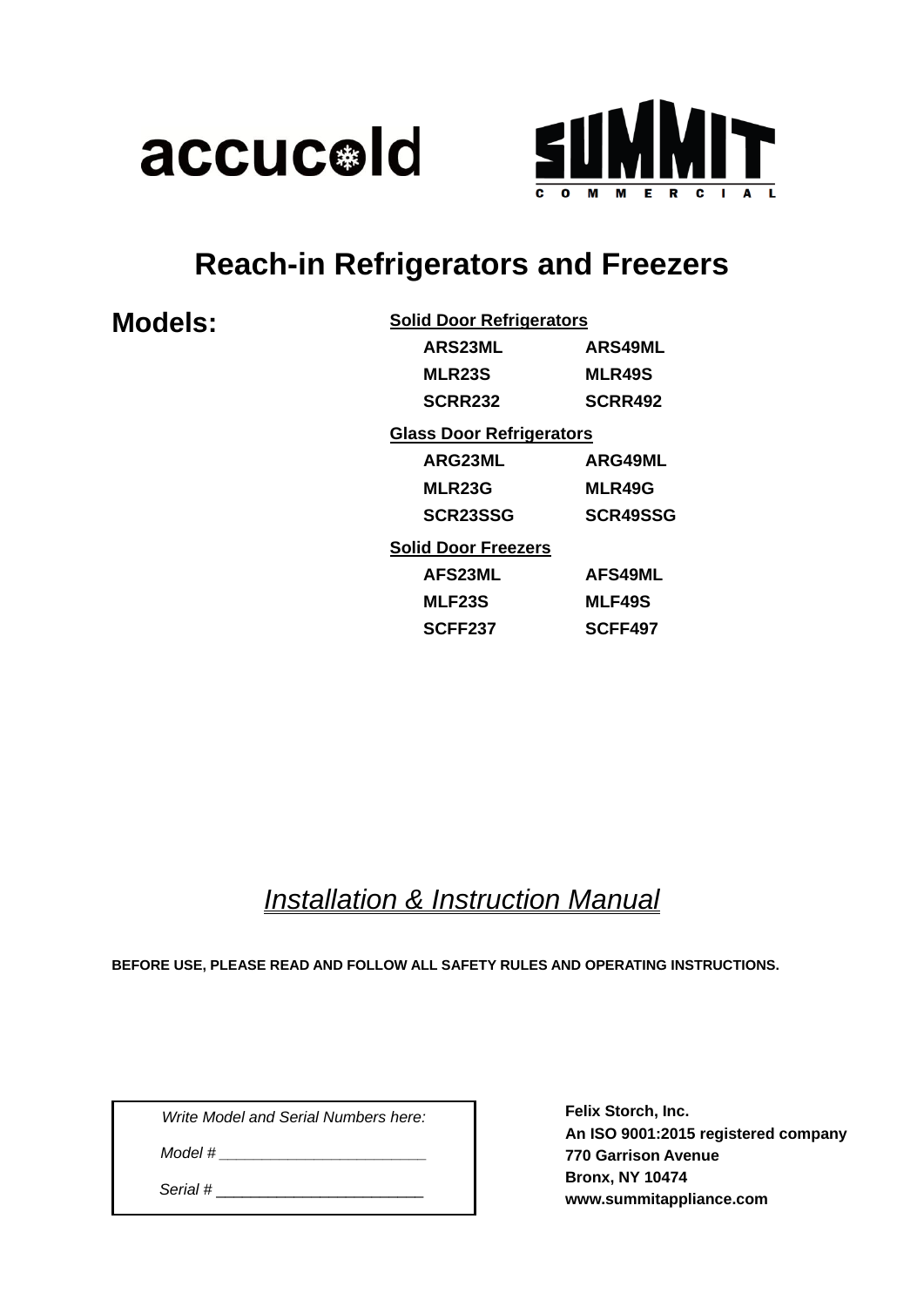# **TABLE OF CONTENTS**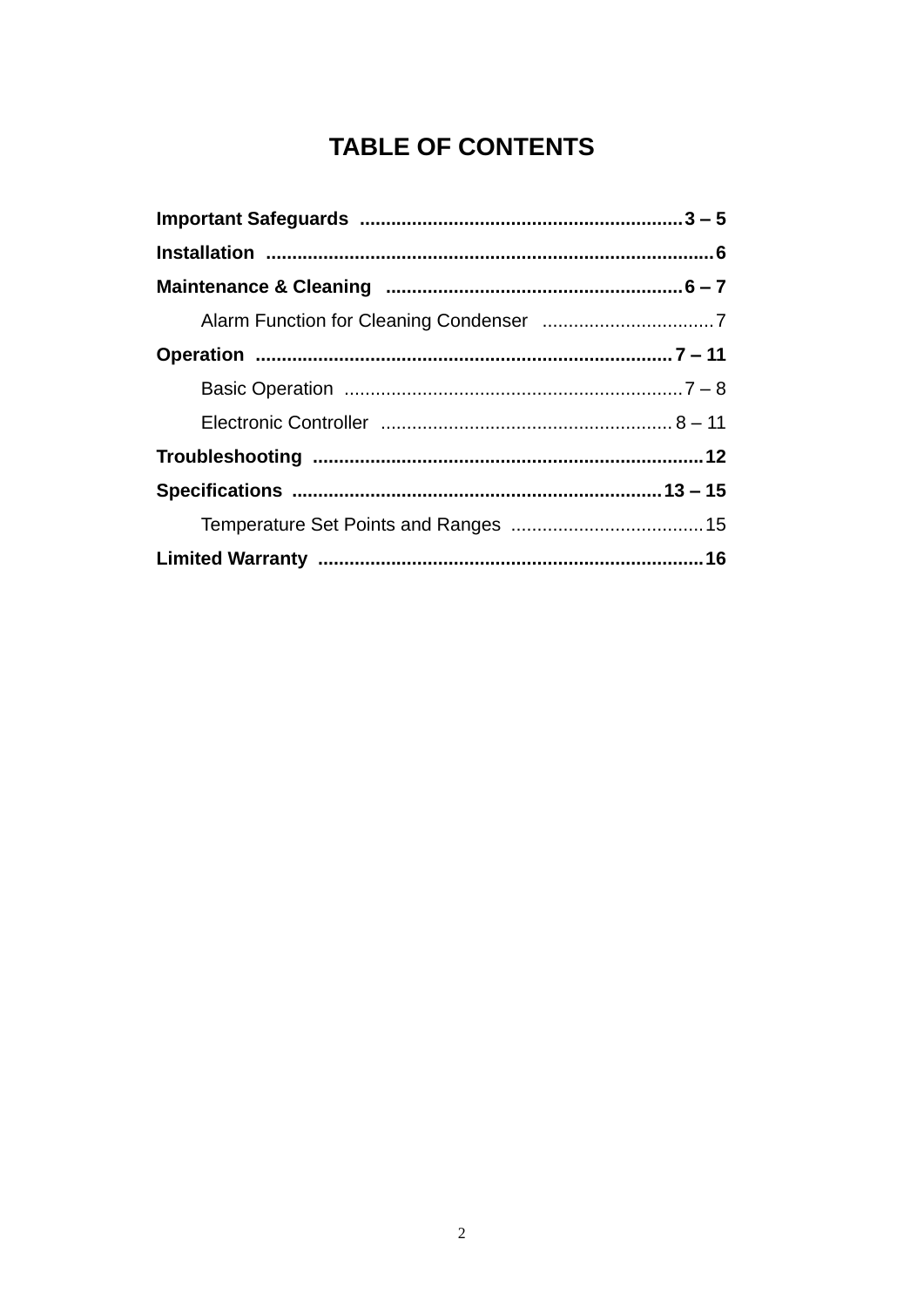# **IMPORTANT SAFEGUARDS**



Before the appliance is used, it must be properly positioned and installed as described in this manual, so read the manual carefully. To reduce the risk of fire, electrical shock or injury when using the appliance, follow basic precautions, including the following:

# **DANGER**

- Plug into a grounded 3-prong outlet, do not remove grounding prong, do not use an adapter, and do not use an extension cord.
- Do not connect grounding wire to a gas or water pipe.
- Replace all panels before operating.
- It is recommended that a separate circuit serving only your appliance be provided. Use receptacles that cannot be turned off by a switch or pull chain.
- Never clean appliance parts with flammable fluids. These fumes can create a fire hazard or explosion. And do not store or use gasoline or other flammable vapors and liquids in the vicinity of this or any other appliance. The fumes can create a fire hazard or explosion.
- Before proceeding with cleaning and maintenance operations, make sure the power line of the unit is disconnected.
- Do not connect or disconnect the electric plug when your hands are wet.
- Unplug the appliance or disconnect power before cleaning or servicing. Failure to do so can result in electrical shock or death.
- Do not attempt to repair or replace any part of your appliance unless it is specifically recommended in this manual. All other servicing should be referred to a qualified technician.
- This appliance is CFC- and HFC-free and contains a small quantity of liquid propane (R290a) which is environmentally friendly, but flammable. It does not damage the ozone layer, nor does it increase the greenhouse effect. Care must be taken during transportation and setting up of the appliance that no parts of the cooling system are damaged. Leaking coolant can ignite and may damage the eyes. In the event of any damage:
	- -Avoid open flames and anything that creates a spark,
	- -Disconnect from the electrical power line,
	- -Air the room in which the appliance is located for several minutes and
	- -Contact the Service Department for advice.
- The more coolant there is in an appliance, the larger the room it should be installed in. In the event of a leakage, if the appliance is in a small room, there is the danger of combustible gases building up. The amount of coolant in the appliance is stated on the data plate on the appliance. It is hazardous for anyone other than an Authorized Service Person to carry out servicing or repairs to this appliance.
- Take serious care when handling, moving, and using the appliance to avoid either damaging the refrigerant tubing or increasing the risk of a leak.
- Replacing component parts and servicing shall be done by factory authorized service personnel so as to minimize the risk of possible ignition due to incorrect parts or improper service.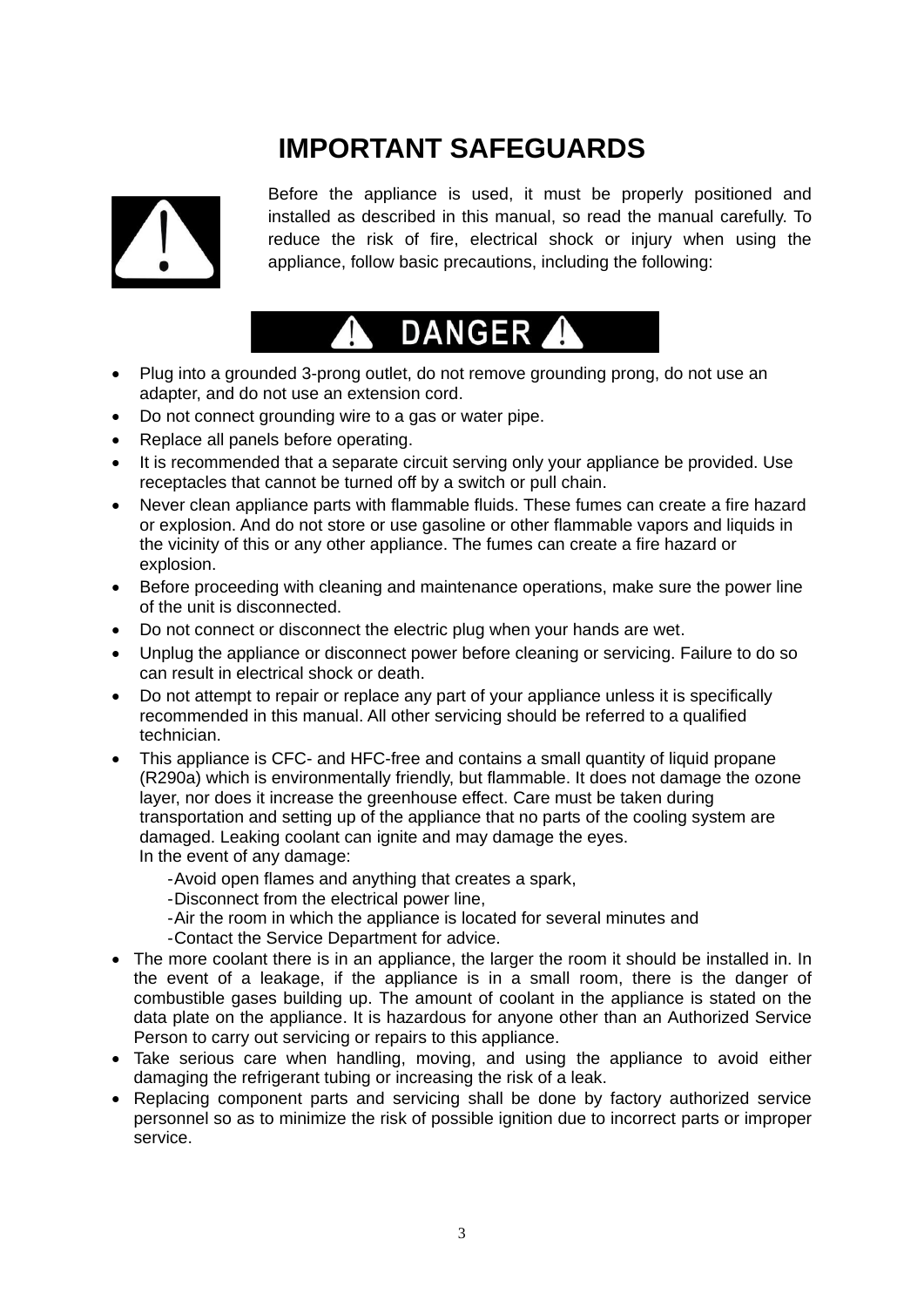### **DANGER - Risk of fire or explosion. Flammable refrigerant used.**

- **•** Do not use mechanical devices to defrost refrigerator. Do not puncture refrigerant tubing.
- **•** To be repaired only by trained service personnel. Do not puncture refrigerant tubing.

### **CAUTION - Risk of fire or explosion**

- **•** Flammable refrigerant used. Consult repair manual/owner's guide before attempting to service this product. All safety precautions must be followed.
- **•** Dispose of properly in accordance with federal or local regulations. Flammable refrigerant used.
- **•** Risk of fire or explosion due to puncture of refrigerant tubing. Follow handling instructions carefully. Flammable refrigerant used.

**CAUTION**- Avoid obstructing any ventilation openings in the appliance or in the enclosure when building-in.

# **CALIFORNIA CARB/SNAP DISCLOSURE For products manufactured after January, 1, 2019:**

Retail food refrigeration equipment manufactured after January 1, 2019, designed to store and display chilled goods for commercial sale, and that use HFC-134a/R134a refrigerant are not for sale in California.

*\*This product uses eco-friendly hydrocarbon refrigerant and fully complies with California CARB regulations. However, we are required by California Law to provide the previous disclosure statement in every product sold in California.*

*This product does not use any refrigerants on the "List of Prohibited Substances."*

# **WARNING**

# FOLLOW WARNING CALLOUTS BELOW ONLY WHEN APPLICABLE TO YOUR MODEL

- Use two or more people to move and install the appliance. Failure to do so can result in back or other injury.
- To prevent overheating and fire hazard, remove all packaging before use, including the tray at the bottom of the appliance.
- When installing, leave at least 8" at the back of the unit.
- To ensure proper ventilation for your appliance, the front of the unit must be completely unobstructed. Choose a well-ventilated area with temperatures above 60°F (16°C) and below 90°F (32°C). This unit must be installed in an area protected from the elements, such as wind, rain, water spray or drips.
- The appliance should not be located next to ovens, grills or other sources of high heat.
- The appliance must be installed with all electrical, water and drain connections in accordance with state and local codes. A standard electrical supply (115 V AC only, 60 Hz), properly grounded in accordance with the National Electrical Code and local codes and ordinances, is required.
- Do not kink or pinch the power supply cord of the appliance.
- The size of the fuse (or circuit breaker) should be 15 amperes.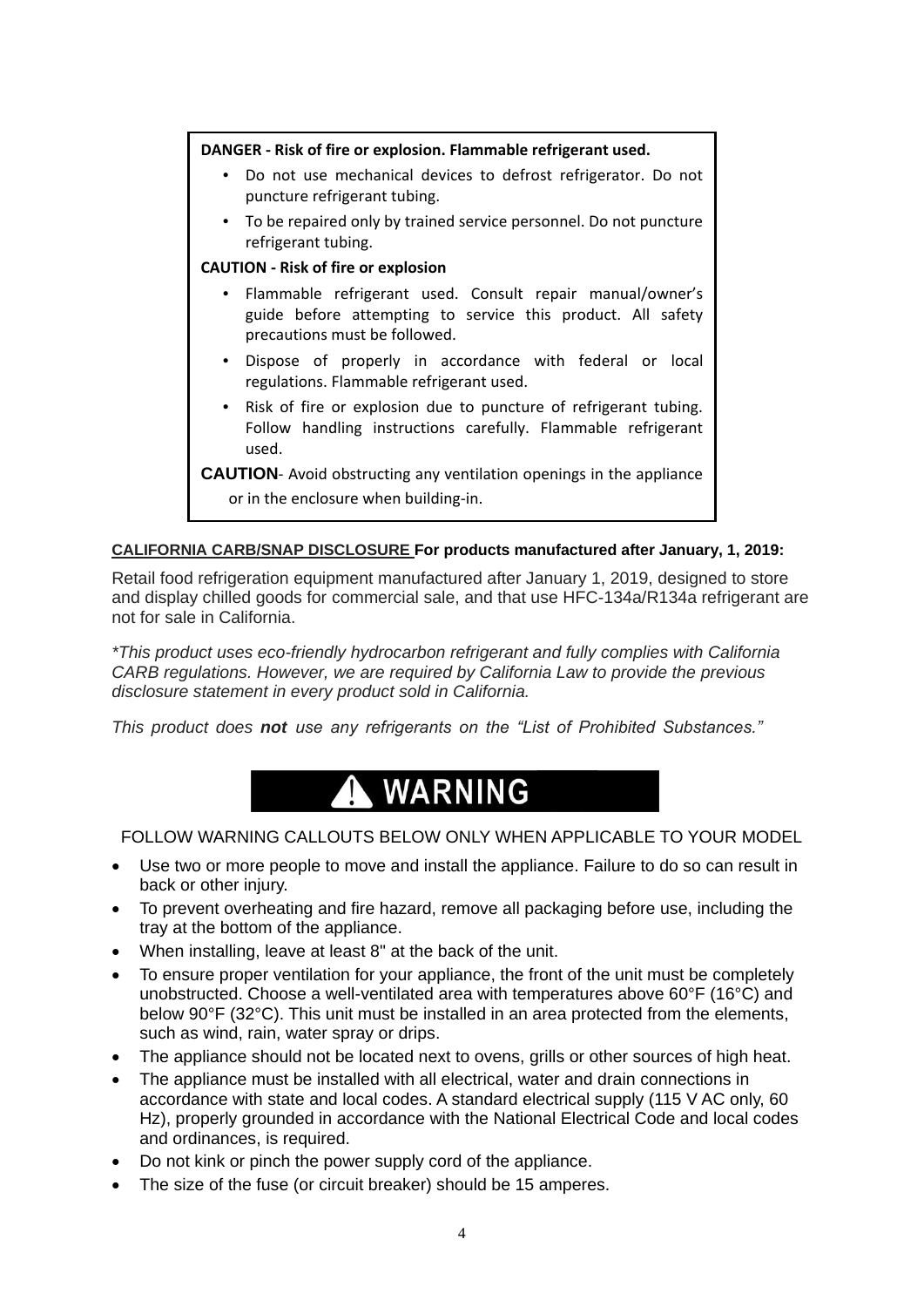- It is important that the appliance be leveled in order to work properly. You may need to make several adjustments to level it.
- All installations must be in accordance with local plumbing code requirements.
- Make certain that the pipes are not pinched, kinked or damaged during installation.
- Check for leaks after connection.
- Never allow children to operate, play with or crawl inside the appliance.
- Do not use solvent-based cleaning agents or abrasives on the interior. These cleaners may damage or discolor the interior.
- Use this appliance only for its intended purpose as described in this *User's Manual*.
- Keep fingers out of the "pinch point" areas. Clearances between the doors and between the doors and cabinet are necessarily small. Be careful closing doors when children are in the area.

# *Risk of child entrapment!*

Child entrapment and suffocation are not problems of the past. Junked or abandoned appliances are still dangerous, even if they will "just sit in the garage a few days".

*Before discarding your old refrigerator:*

- *Take off the doors.*
- *Leave the shelves in place so that children may not easily climb inside.*

# *- SAVE THESE INSTRUCTIONS -*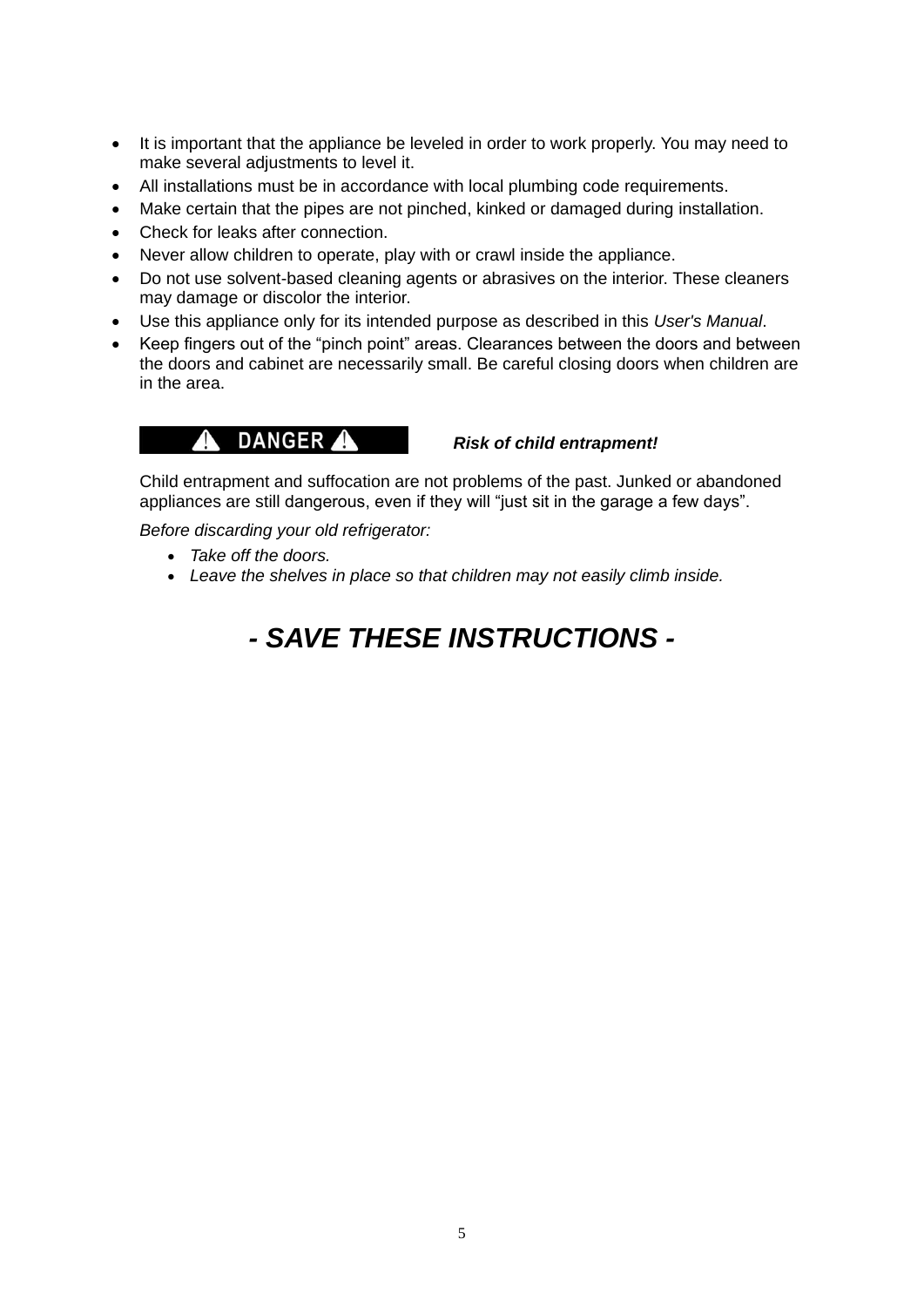# **INSTALLATION**

- 1. This unit is intended for indoor use only.
- 2. Electrical Connection
	- a. The unit should be plugged into a 115V±10% 60Hz, grounded wall receptacle.
	- b. Do not plug other electrical units into the same wall receptacle as this unit.
	- c. Do not use an extension cord.
	- d. Compressor warranties are void if the compressor burns out due to low voltage.
- 3. Check points for selecting location
	- a. The minimum clearance between the back of the cabinet and wall should be at least 7 inches.
	- b. Keep the unit away from sunlight and other heat generating equipment.
	- c. The unit should be properly leveled to provide adequate drainage.
- 4. Installing casters
	- a. Install casters in the weld nut in the bottom of the unit.
	- b. Make sure that casters with brakes are installed in front.
- 5. Install shelves using shelf clips provided in the accessory pack.

**CAUTION: This unit uses a flammable refrigerant. Use care when handling and operating to avoid damaging the refrigerant tubing or increasing the risk of a leak.**

# **MAINTENANCE & CLEANING**

**All service should be performed by factory-authorized personnel. All component parts will be replaced with like components to minimize the risk of possible ignition due to incorrect parts or improper service.**

- 1. The interior surface of the cabinet should be periodically cleaned with a solution of warm water and baking soda. This solution will help to remove any odors from spillage that has occurred. The exterior of the cabinet should also be cleaned frequently with a stainless steel cleaner, glass cleaner or mild soap solution. Do not use chlorinated cleaners on the stainless steel surface.
- 2. The drain pan next to the condensing unit should be checked once every 2 weeks and emptied when necessary.
- 3. The door gaskets should be periodically cleaned with a mild soap solution to extend their life.
- 4. The shelving can be cleaned in a sink with a mild soap solution and soft bristled brush.
- 5. Condenser Coil

Before cleaning the condenser coil, unplug the unit. Periodically cleaning the condenser coil will help the heat exchange of the refrigeration system and increase the efficiency.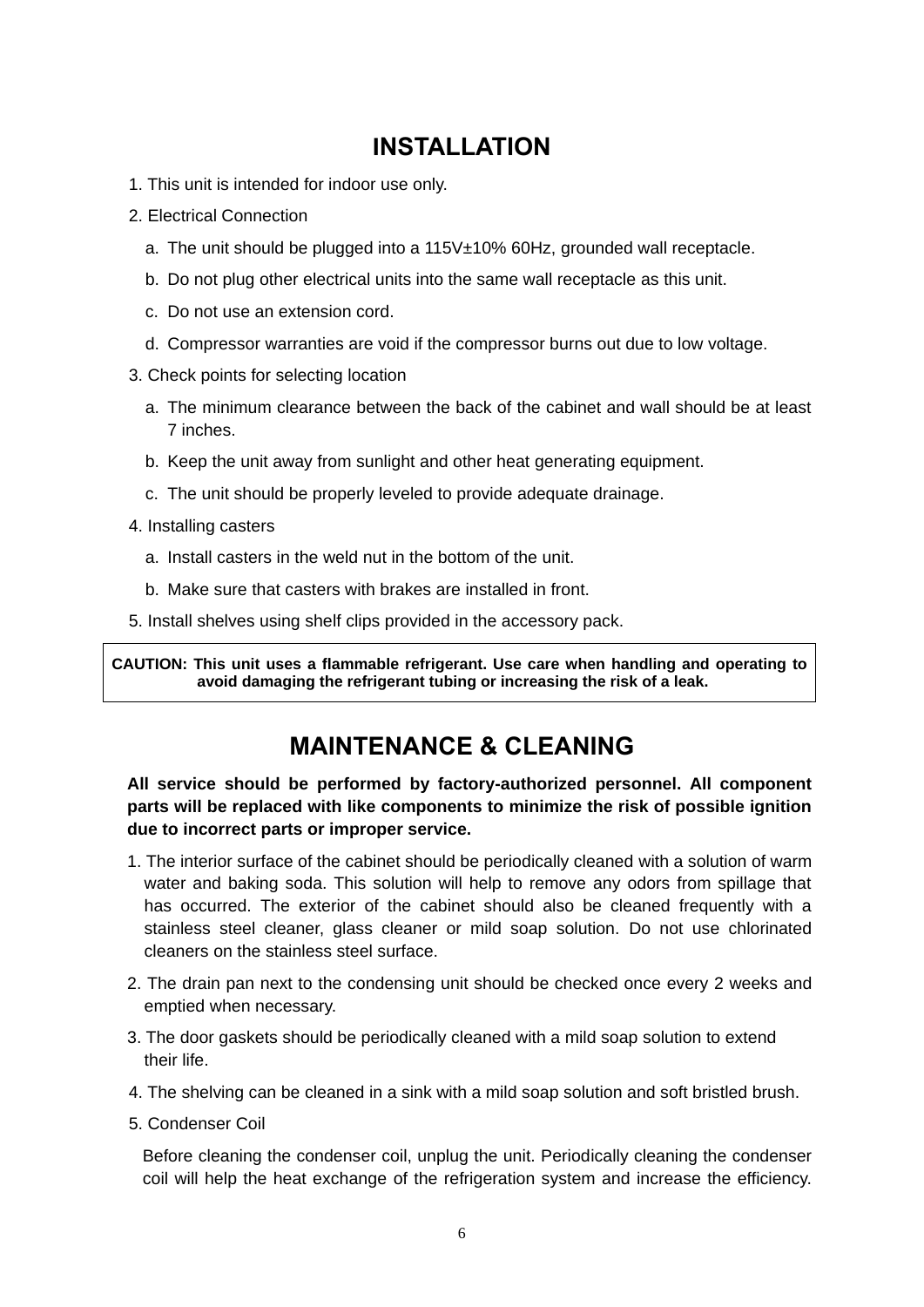Remove the bottom grill from the cabinet to clean the condenser coil. It is located behind the grill. Use a soft bristled brush to remove any dirt particles that are on the fins of the condenser coil. After this, use a vacuum cleaner or compressed air to remove the loosened particles. Replace the bottom grill and plug in the unit to outlet. Failure to clean the condenser coil can lead to performance loss and compressor failure.

- 6. Wait at least 5 minutes after unplugging the unit before plugging it in again.
- 7. The pressure relief filter is in the filter bracket which is located in the top of AFS, ARS and ARG models. The filter should be checked monthly and cleaned with a soft brush when necessary. If the filter is clogged, it would take more time to open the door again.

### *Alarm Function for Cleaning Condenser*

1. This function reminds the customer that the condenser cleaning time is every 6 months.

Dust piled up on the condenser pin can cause poor refrigeration function and compressor overload or failure. Be sure to clean it periodically.

※*Reminder of cleaning time*: When the buzzer sound continues for 1hour, "CL" on the display blinks.

- ※*Releasing alarm*: Press "Mode" and "Verify" buttons at the same time for 5 seconds, The buzzer stops and "CL" disappears. The current temperature appears on the display.
- 2. In case no action is taken to release the alarm (such as absence):
	- ※Buzzer: will stop automatically after 1 hour of continuous alarm sound
	- ※Display: will keep blinking "CL" until the compulsive release

# **OPERATION**

### **A. BASIC OPERATION**

- 1. If you plug in and turn on the power switch, the display panel will light for 2 seconds followed by a beeping sound. Then, cabinet temperature will be displayed.
- 2. If cabinet temperature is higher than -5°C (freezer models), or 14°C (refrigerator models), the panel displays [Hi]. If the reading is lower than-40°C (freezer models), or -2°C (refrigerator models), the panel displays [Lo].
- 3. The power switch is located in the right side of top grille.
- 4. Compressor operation and defrost function are controlled by the electronic controller.
- 5. The light inside the cabinet turns on when the door is opened.

6. The light switch for glass-door models is located next to the power switch in the right side of the top grille.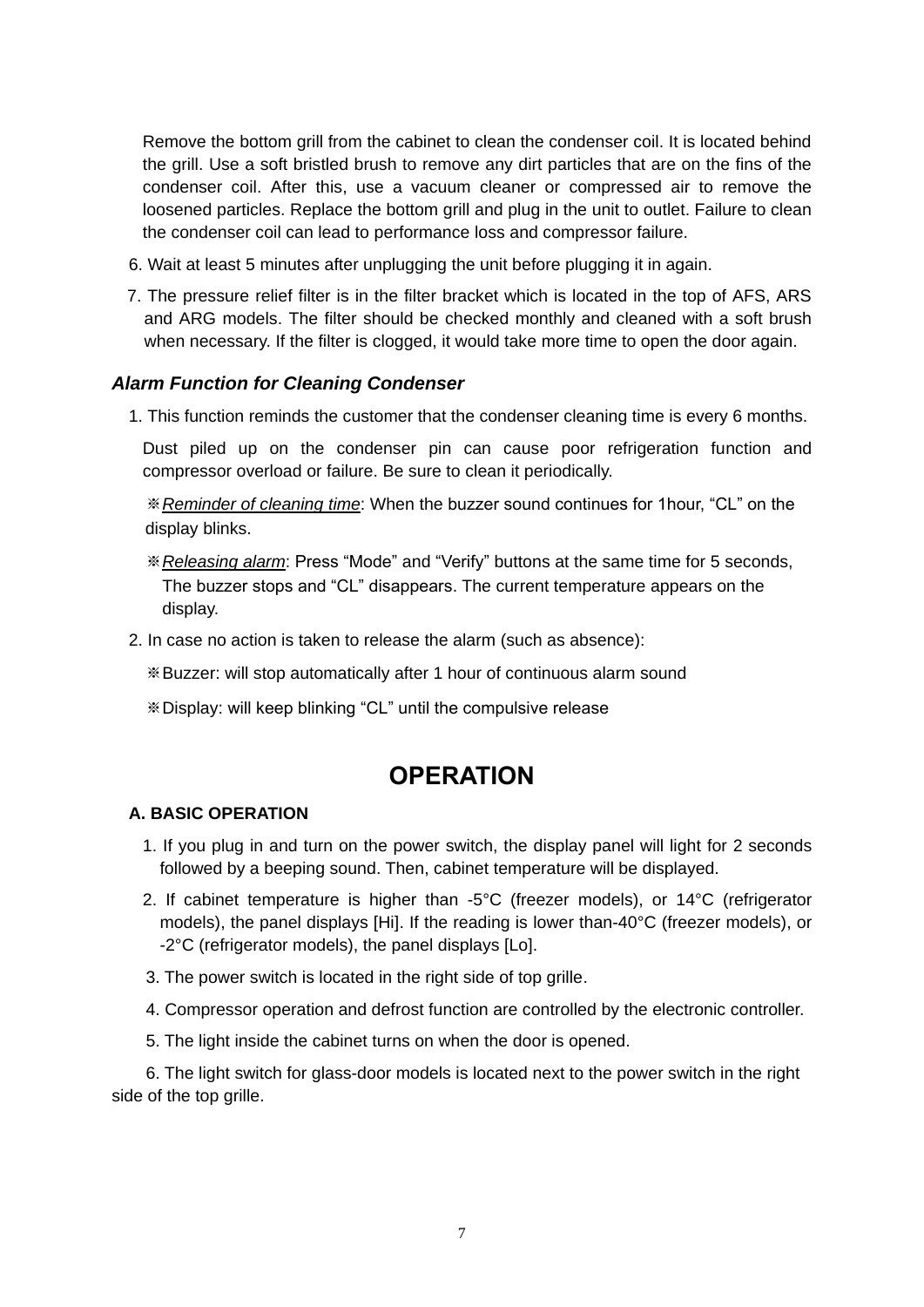# 7. Open Door Alarm

- 1) If the door is opened, a "door open" warning sign will turn on.
- 2) If the door remains open for more than 30 seconds, the sound alarm beeps 3 times; if it remains open more than 60 seconds, the sound alarm beeps 5 times and if it remains open more than 5 minutes, the sound alarm will beep continuously.
- 8. Notice: P-sensor of High temperature alarm or Low temperature alarm may sound at installation depending on the temperature of P-sensor located inside of the cabinets. When the alarm goes off, press "Mode" and "Verify" buttons at the same time for 2 seconds, then the alarm will stop ringing. This will continue until the temperature goes into the range between Hi and Low temperature.

# **B. ELECTRONIC CONTROLLER**

# **1. DISPLAY PANEL**



# **2. ELECTRONIC CONTROLLER SETTING MODE**

| <b>Display</b> | <b>Description</b>                           |  |
|----------------|----------------------------------------------|--|
| St             | <b>Temperature Setting Mode</b>              |  |
| di             | <b>Temperature Differential Setting Mode</b> |  |
| th             | <b>Cabinet Temperature Verification Mode</b> |  |
| dt             | <b>Defrost Frequency Setting Mode</b>        |  |
| tb             | Rapid Freeze Mode (Freezers Only)            |  |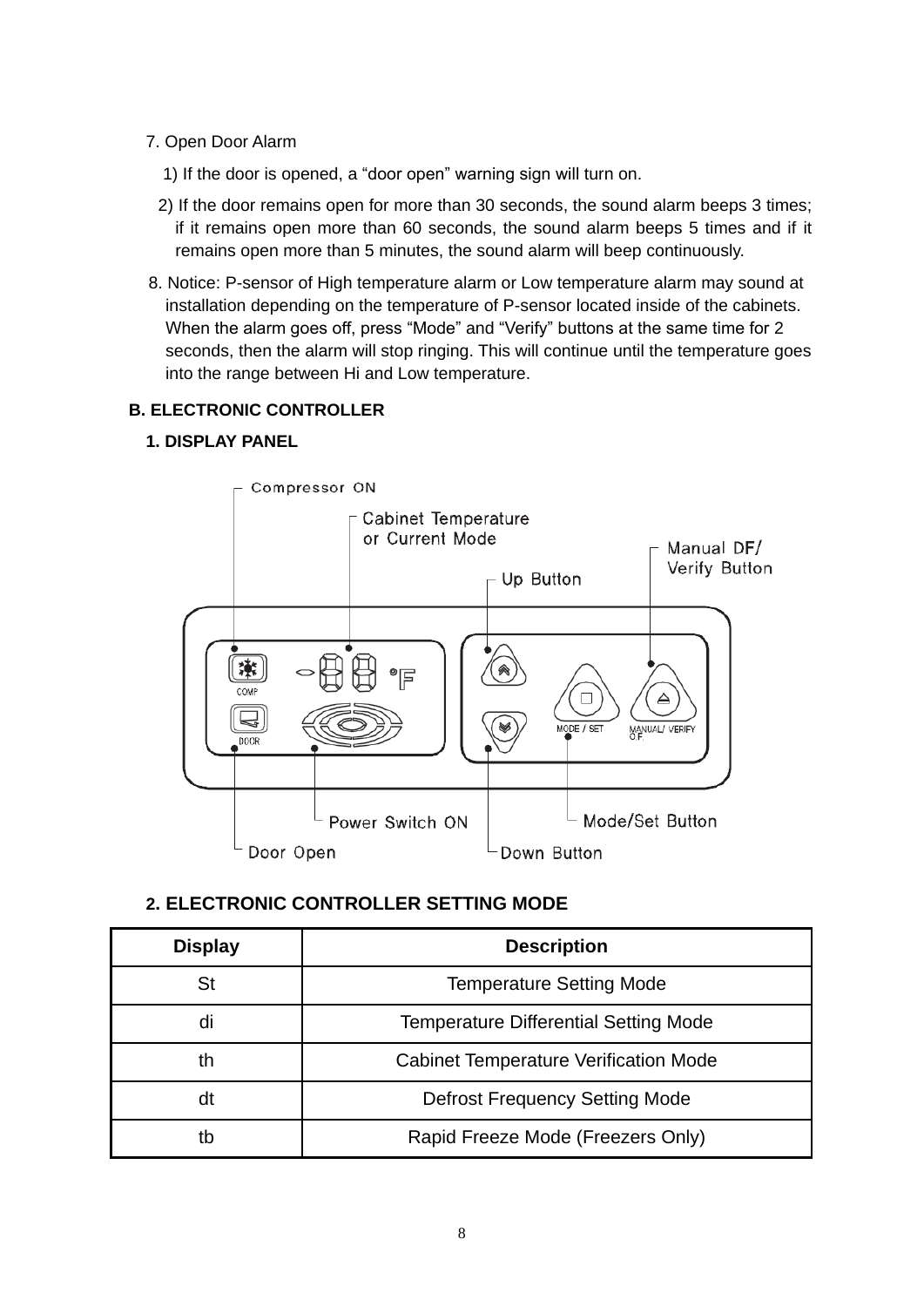| dF  | <b>Forced Defrost Mode</b>                                                    |  |
|-----|-------------------------------------------------------------------------------|--|
| SE. | Temperature Unit Converter mode ( ${}^{\circ}F \leftrightarrow {}^{\circ}C$ ) |  |
| Hi  | P sensor High temperature alarm setting mode                                  |  |
| Lo  | P sensor Low temperature alarm setting mode                                   |  |
| HL  | P sensor MAX temperature MIN temperature verification mode                    |  |

# **3. CONTROL MODE**

### 1) **How to set Cabinet Temperature**

- ① To enter this mode, press [MODE / SET] and [UP or DOWN] until [St] is displayed.
- ② Then press [MODE / SET] to see current temperature set point.
- ③ To change the set point, press [UP or DOWN] until the desired temperature is displayed.
- ④ At the end of the sequence, press [MODE / SET] to set the temperature.
- ⑤ To display the cabinet temperature again, press [UP or DOWN] until [th] is displayed and then press [VERIFY]
- ※ The temperature set point is the value for the average cabinet.

Temperature is adjustable within certain ranges. (See chart on page 15.)

※See chart on page 15 for default temperature set points.

### 2) **How to set Temperature Differential – For service technician Only!**

- ① To enter this mode, press [MODE / SET] and [UP or DOWN] until [di] is displayed.
- ② Then press [MODE / SET] to see current temperature differential.
- ③ To change the set point, press [UP or DOWN] until the desired value is displayed.
- ④ At the end of the sequence, press [MODE / SET] to set the value.
- ⑤ To display the cabinet temperature again, press [UP or DOWN] until [th] is displayed and then press [VERIFY].
- $*$  The default temperature differential set point is  $4^{\circ}$ C and the valid setting range is from 2°C to 10°C.
- ※ Compressor ON/OFF: temperature set point ± (temperature differential/2)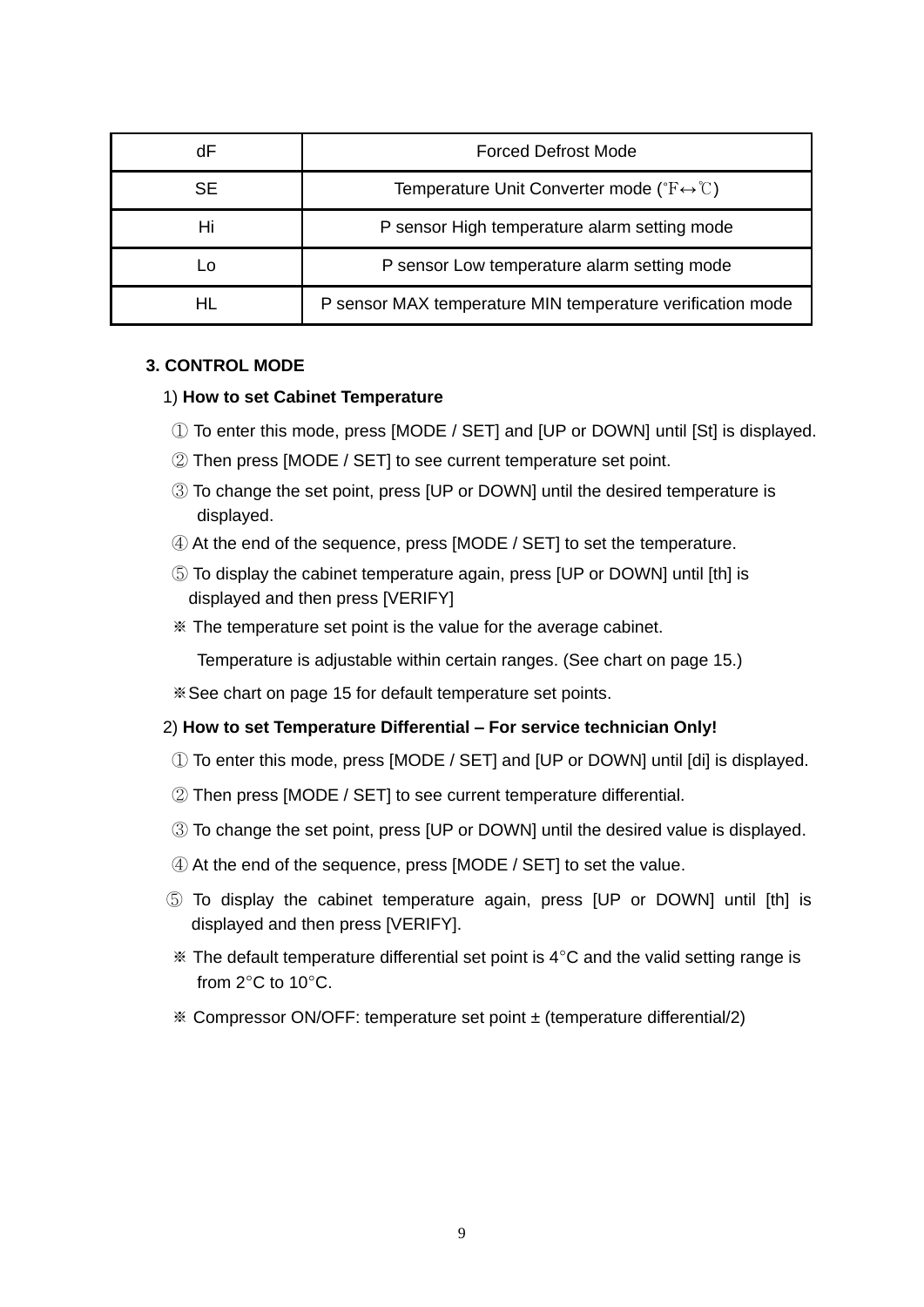### 3) **How to Verify Cabinet Temperature**

- ① To enter this mode, press [MODE / SET] and [UP or DOWN] until [th] is displayed.
- ② Then press [MODE / SET], and you will see current T-sensor temperature after [t-] is displayed, current D-sensor temperature after [d-] is displayed, and current Psensor temperature after [P-] is displayed. These values will be shown for each 1 second in sequence.
- ③Press [VERIFY] button to return to display cabinet temperature.
- 4) **How to run Turbo Freeze** (applies to freezer models only)
- ① To enter this mode, press [MODE / SET] and [UP or DOWN] until [tb] is displayed.
- ② Then press [MODE / SET] for 2 seconds to start turbo freeze.
- ※Once the Turbo Freeze mode is chosen, the compressor will start running continuously for 2 hours.
- 5) **How to stop Turbo Freeze** (applies to freezer models only)
- ① During turbo freeze, press [MODE / SET] for 2 seconds to stop turbo freeze.
- ② The [tb] will flash 5times and then return to normal display mode.
- 6) How to set Defrost Frequency.
- ① To enter this mode, press [MODE / SET] and [UP or DOWN] until [dt] is displayed
- ② Then press [MODE / SET] to see current defrost frequency.
- ③ To change the defrost frequency, press [UP or DOWN] until the desired value is displayed.
- ④ At the end of the sequence, press [MODE / SET] to set the value.
- ⑤ **To display the cabinet temperature again,** press [UP or DOWN] until [th] is displayed and then press [VERIFY].
- ※ The unit is preset at the factory to defrost every 12hours. (2 defrosts per day).
- ※ The defrost frequency can be changed from 4hours to 12hours with a two hour interval.
- ※ During defrosting, [dF] is displayed instead of the cabinet temperature.

#### 7) **How to run Force Defrost – For service technician Only!**

- ① To enter this mode, press [MODE / SET] and [UP or DOWN] until [dF] is displayed.
- ② Then press [MANUAL DF] for 2 seconds to start forced defrost.

### 8) **How to stop Force Defrost – For service technician Only!**

- ① During forced defrost, press [MANUAL DF] for 2 seconds to stop forced defrost.
- ② The [dF] will flash 5 times and then return to normal display mode.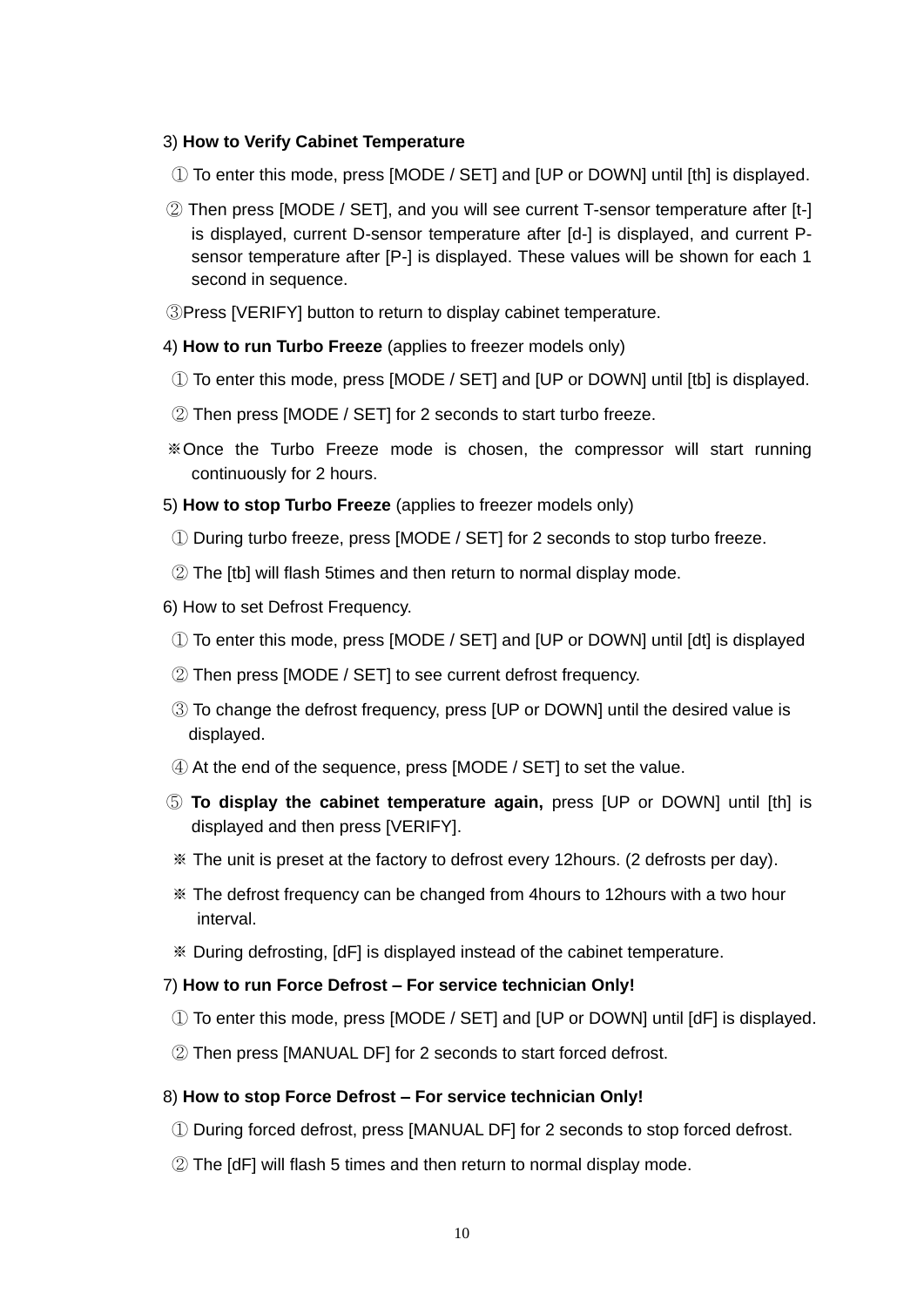### 9) **How to change P-sensor High Alarm setting**

- ① To enter this mode, press [MODE / SET] and [UP or DOWN] until [Hi] is displayed.
- ② Then press [MODE / SET] to see current high temperature alarm setting.
- ③ To change the high temperature alarm setting, press [UP or DOWN] until the desired value is displayed, then press [MODE / SET] to set the value.

### 10) **How to change P-sensor Low Alarm setting**

- ① To enter this mode, press [MODE / SET] and [UP or DOWN] until [Lo] is displayed.
- ② Then press [MODE / SET] to see current low temperature alarm setting.
- ③ To change the low temperature alarm setting, press [UP or DOWN] until the desired value is displayed, then press [MODE / SET] to set the value.
- ※See the valid setting ranges for freezers and refrigerators in the chart on page15.

### 11) **P-Sensor High temperature and low temperature verification and reset**

- ① To enter this mode, press [MODE / SET] and [UP or DOWN] until [HL] is displayed.
- ② Then press [VERIFY]. Then you will see the Highest temperature value of P-Sensor after [H-] is displayed and the Lowest temperature value of P-Sensor after [L-] is displayed. The Highest and Lowest temperature values of P-Sensor will be shown in sequence.
- ③ Either to exit this mode, press [VERIFY] or to reset to default value, press [MODE / SET] for 2 seconds.

### 12) **How to convert the temperature mode (F↔C)**

- ① To enter this mode, press [MODE/SET] and [UP or DOWN] until [SE] is displayed.
- ② Then press [MODE/SET] and you will be able to see the current temperature set mode with blinking sign either F or C.
- ③ To convert the temperature mode, press [UP or DOWN] until the desired mode is displayed.
- ④ Then, press [MODE/SET] to fix the temperature mode.
- ⑤ Press [UP or DOWN] until [th] is displayed and then press [VERIFY] to exit the mode.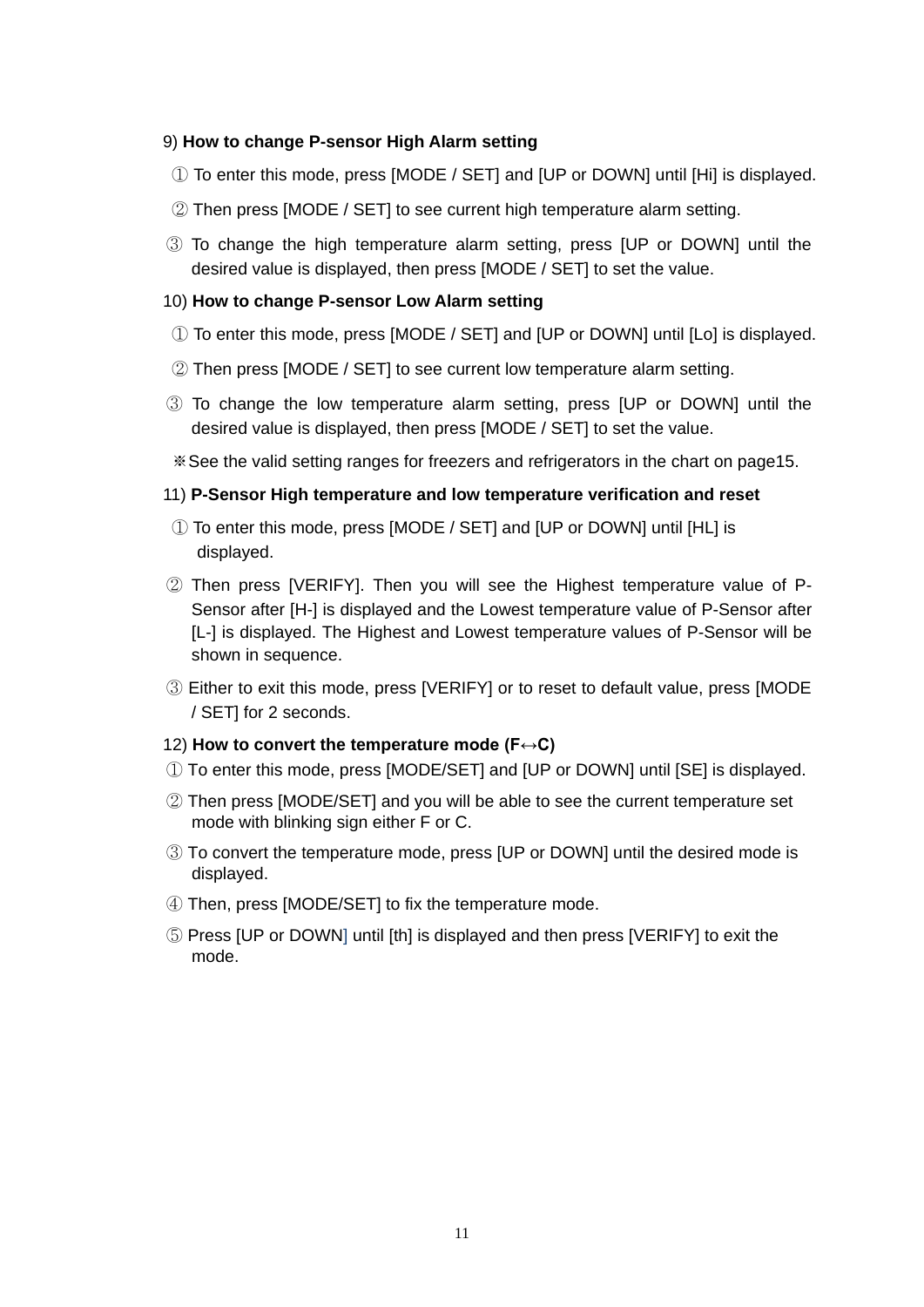# **TROUBLESHOOTING**

| Problem                                                                                   | <b>Possible Cause</b>                        | <b>Remedy</b>                                                                                          |
|-------------------------------------------------------------------------------------------|----------------------------------------------|--------------------------------------------------------------------------------------------------------|
| Compressor<br>will not start                                                              | Power connection failure                     | Check power cord and plug it in                                                                        |
|                                                                                           | Power switch is in 'off' position            | Move it to 'on' position                                                                               |
| The unit does<br>not refrigerate<br>well                                                  | Temperature set point is too high            | Correct temperature set point                                                                          |
|                                                                                           | The door is opened too frequently            |                                                                                                        |
|                                                                                           | Loading of too much warm or moist<br>product |                                                                                                        |
|                                                                                           | Not enough ventilation                       | Move the unit to a well ventilated<br>place with at least 180mm(7 inches)<br>of clearance on all sides |
|                                                                                           | Condenser is clogged                         | Clean it                                                                                               |
| Condensation<br>High humidity air can result in<br>on cabinet<br>condensation<br>exterior |                                              | Wipe with cloth                                                                                        |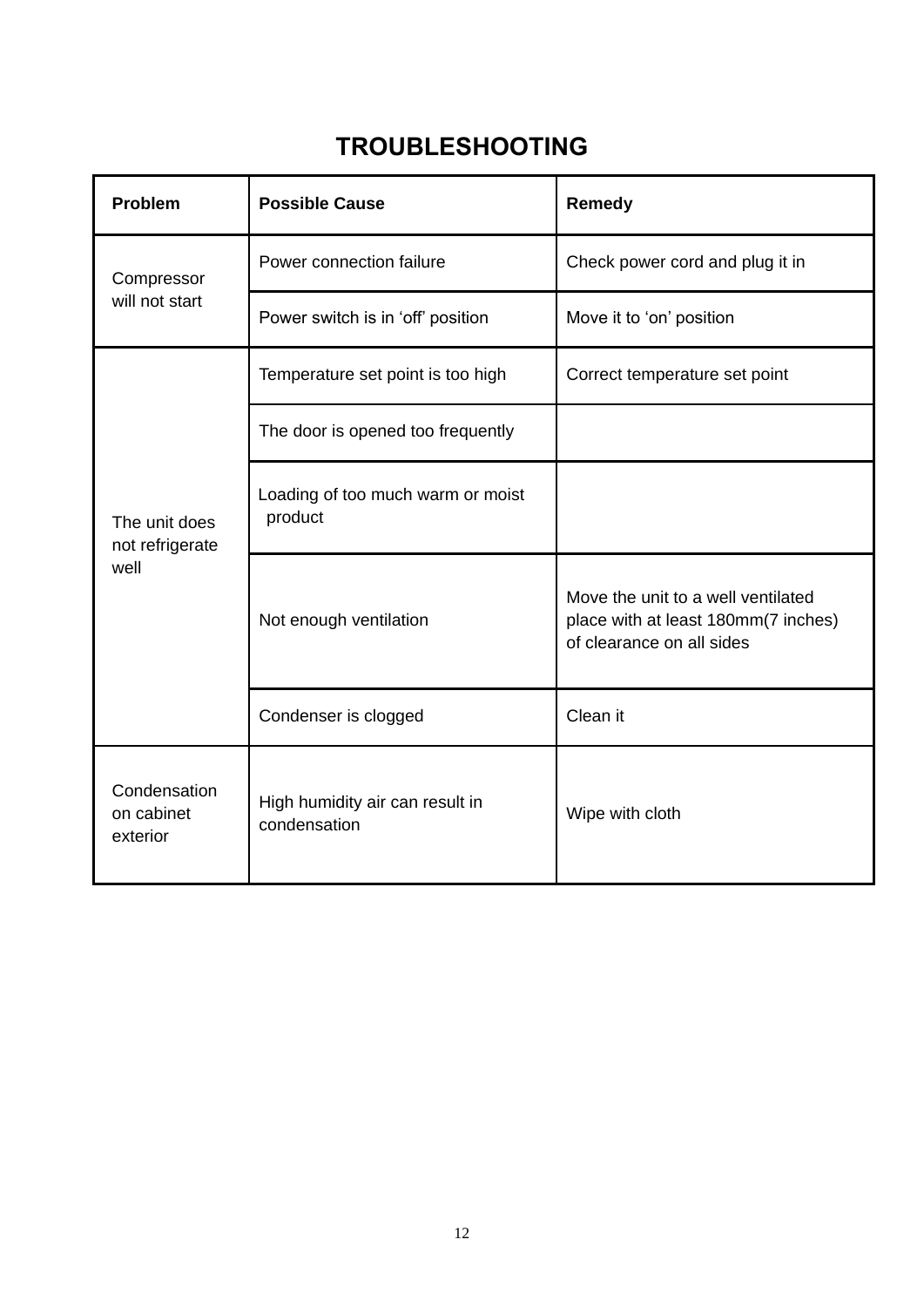# **SPECIFICATIONS**

| <b>PRODUCT</b>                  |                      | <b>Solid Full Door Freezers</b>                                     |                       | <b>Solid Full Door Refrigerators</b>       |                                     |  |
|---------------------------------|----------------------|---------------------------------------------------------------------|-----------------------|--------------------------------------------|-------------------------------------|--|
| <b>MODELS</b>                   |                      | AFS23ML<br>AFS49ML<br>MLF23S<br>MLF49S<br>SCFF237<br><b>SCFF497</b> |                       | ARS23ML<br><b>MLR23S</b><br><b>SCRR232</b> | ARS49ML<br>MLR49S<br><b>SCRR492</b> |  |
| Capacity                        |                      | 650l                                                                | $1,385 \; l$          | 650 ℓ                                      | $1,385 \; l$                        |  |
|                                 |                      | $(23 ft^3)$                                                         | $(49 ft^3)$           | $(23 ft^3)$                                | $(49 ft^3)$                         |  |
| <b>Exterior</b>                 |                      | 695 mm                                                              | 1,400 mm              | 695 mm                                     | 1,400 mm                            |  |
| <b>Dimensions</b><br>(including | (W)                  | $(27.4 \text{ ft}^3)$                                               | $(55.2 \text{ ft}^3)$ | $(27.4 \text{ ft}^3)$                      | $(55.2 \text{ ft}^3)$               |  |
| Casters,<br>(D)<br>Door         |                      | 838mm $(33 ft3)$                                                    |                       |                                            |                                     |  |
| handles)<br>(H)                 |                      |                                                                     | 2,127 mm $(83.7 ft3)$ |                                            |                                     |  |
| <b>Swing Doors</b>              |                      | 1                                                                   | $\overline{2}$        | 1                                          | $\overline{2}$                      |  |
| <b>Shelves</b>                  |                      | 4                                                                   | 8                     | $\overline{4}$                             | 8                                   |  |
| Compressor                      |                      | 3/5HP                                                               | 3/4HP                 | 3/8HP<br>3/8HP                             |                                     |  |
| 115V / 60Hz<br>Power Voltage    |                      |                                                                     |                       |                                            |                                     |  |
|                                 | Plug In-Installation |                                                                     | <b>NEMA 5-15P</b>     |                                            | <b>NEMA 5-15P</b>                   |  |
| Amps                            |                      | 8.0A                                                                | 10.5A                 | 7.5A                                       | 7.5A                                |  |
|                                 |                      |                                                                     | R-290                 |                                            |                                     |  |
| Refrigerant                     |                      | 100 <sub>g</sub>                                                    | 130g                  | 70g                                        | 90g                                 |  |
|                                 |                      | (3.5 oz)                                                            | (4.60z)               | (2.5oz)                                    | (3.2 oz)                            |  |
|                                 |                      | 124 kg                                                              | 194 kg                | 121 kg                                     | 186 kg                              |  |
| Product Weight                  |                      | (273 lb)                                                            | (428 lb)              | (267lb)                                    | (410 <sub>lb</sub> )                |  |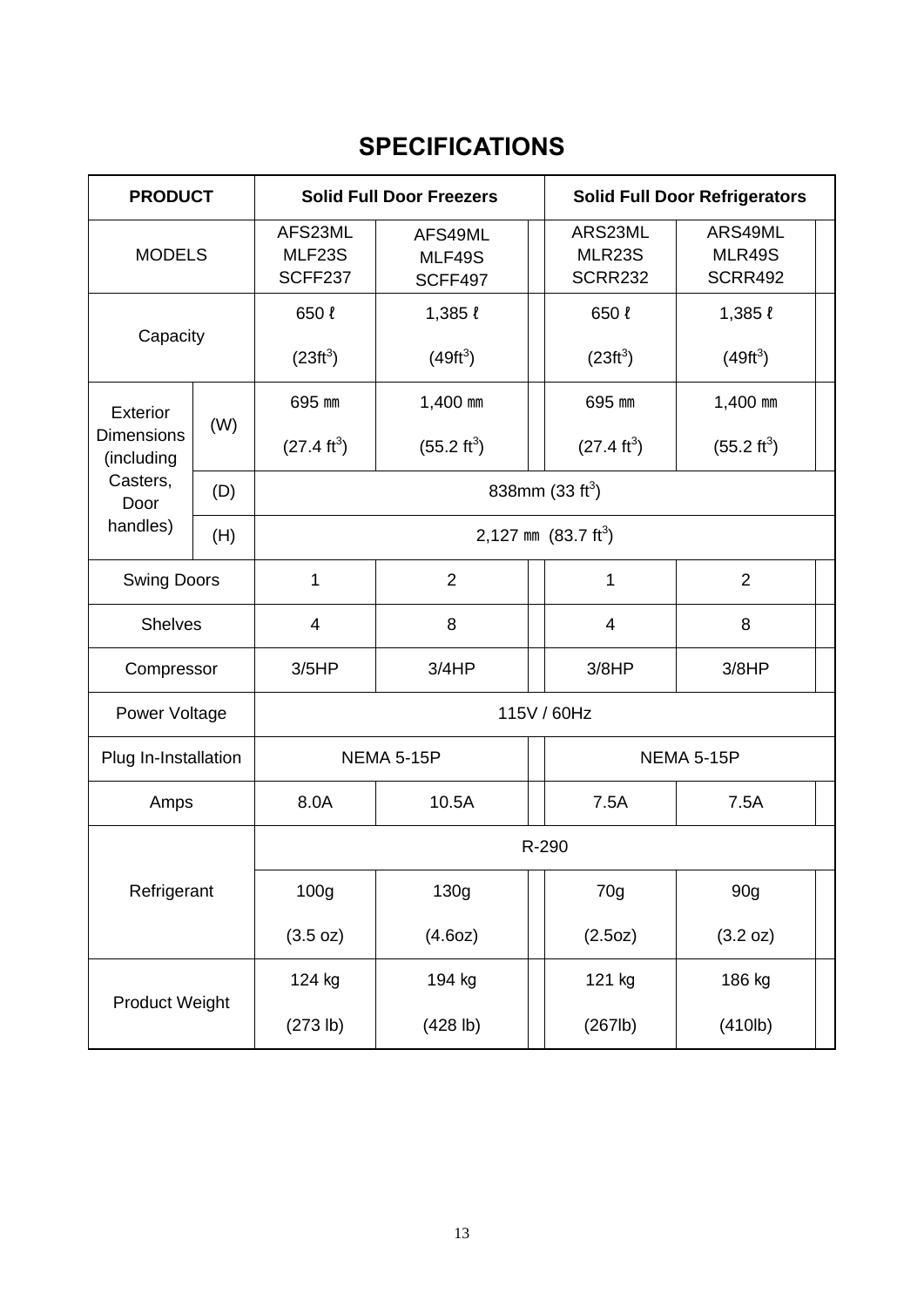| <b>PRODUCT</b>         |     | <b>Glass Door Refrigerators</b> |                               |  |  |
|------------------------|-----|---------------------------------|-------------------------------|--|--|
| <b>MODELS</b>          |     | ARG23ML<br>MLR23G<br>SCR23SSG   | ARG49ML<br>MLR49G<br>SCR49SSG |  |  |
| Capacity               |     | 650 ℓ                           | $1,385 \ell$                  |  |  |
|                        |     | $(23 ft^3)$                     | $(49 ft^3)$                   |  |  |
| <b>Exterior</b>        |     | 695 mm                          | 1,400 mm                      |  |  |
| <b>Dimensions</b>      | (W) | $(27.4 \text{ ft}^3)$           | $(55.2 \text{ ft}^{3n})$      |  |  |
| (including<br>Casters, | (D) | 838mm $(33 ft3)$                |                               |  |  |
| Door handles)          | (H) |                                 | 2,127mm $(83.7 \text{ ft}^3)$ |  |  |
| <b>Swing Doors</b>     |     | 1                               | $\overline{2}$                |  |  |
| <b>Shelves</b>         |     | 4                               | 8                             |  |  |
| Compressor             |     | 3/8HP                           | 3/8HP                         |  |  |
| Power Voltage          |     | 115V / 60Hz                     |                               |  |  |
| Plug In-Installation   |     | <b>NEMA 5-15P</b>               |                               |  |  |
| Amps                   |     | 7.5A                            | 7.5A                          |  |  |
|                        |     | R-290                           |                               |  |  |
| Refrigerant            |     | 70g                             | 90g                           |  |  |
|                        |     | (2.5oz)                         | (3.2 oz)                      |  |  |
|                        |     | 126 kg                          | 200 kg                        |  |  |
| <b>Product Weight</b>  |     | (278lb)                         | (441lb)                       |  |  |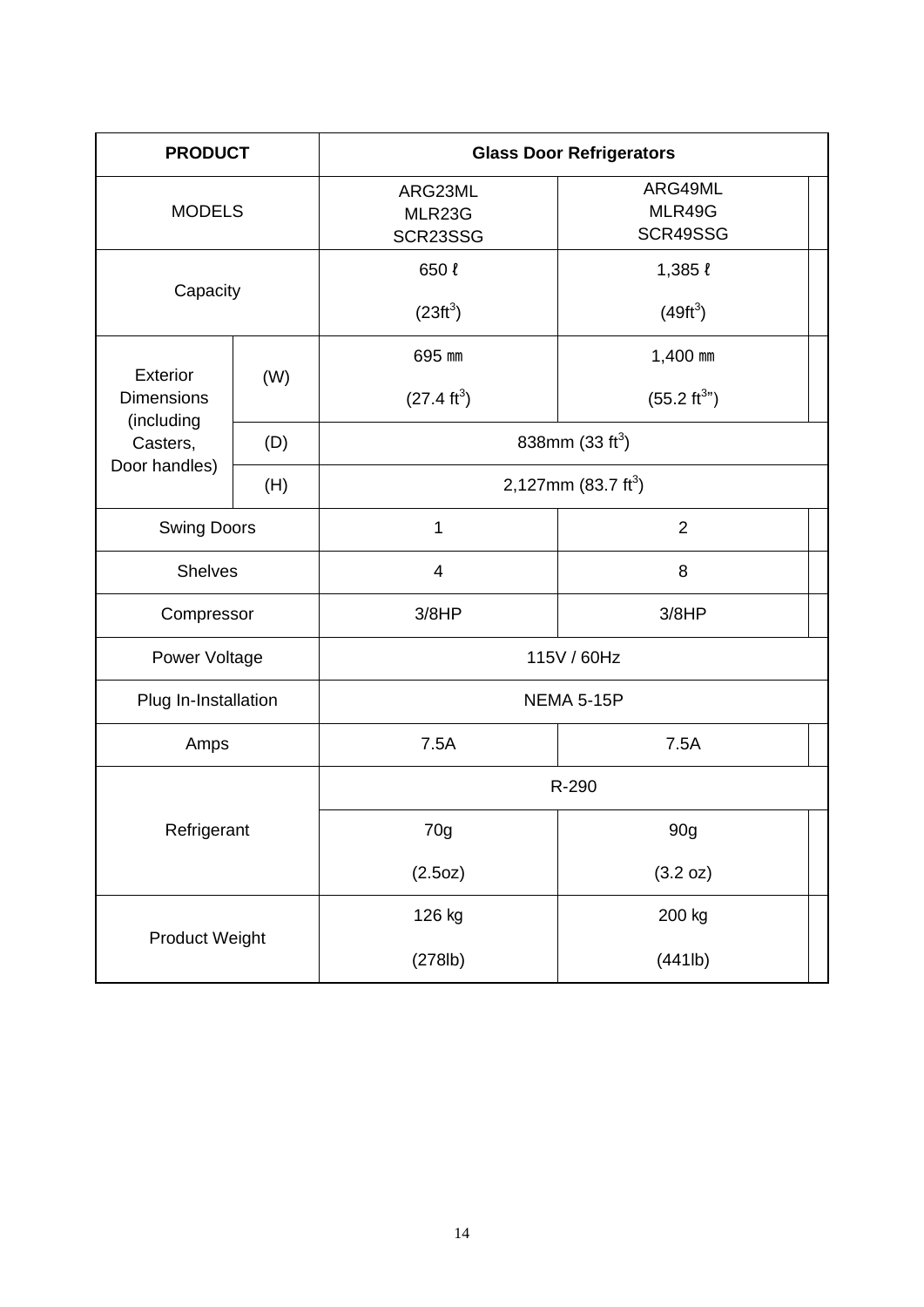# **Temperature Set Points and Ranges**

| Model                               | <b>Suggested</b><br><b>Set Point</b> | <b>Temperature Range</b> |  |
|-------------------------------------|--------------------------------------|--------------------------|--|
| <b>FREEZERS</b>                     |                                      |                          |  |
| AFS23ML, AFS49ML,<br>MLF23S, MLF49S | $-25^{\circ}$ C                      | $-30$ to $-15^{\circ}$ C |  |
| <b>SCFF237, SCFF497</b>             | $-5^{\circ}$ F                       | $-10$ to $25^{\circ}$ F  |  |
| <b>SOLID DOOR REFRIGERATORS</b>     |                                      |                          |  |
| ARS23ML, ARS49ML,<br>MLR23S, MLR49S | $4^{\circ}$ C                        | 2 to $8^{\circ}$ C       |  |
| <b>SCRR232, SCRR492</b>             | $36^{\circ}F$                        | 33 to 41°F               |  |
| <b>GLASS DOOR REFRIGERATORS</b>     |                                      |                          |  |
| ARG23ML, ARG49ML,<br>MLR23G, MLR49G | $4^{\circ}$ C                        | 2 to $8^{\circ}$ C       |  |
| SCR23SSG, SCR49SSG                  | $36^{\circ}$ F                       | 33 to 41°F               |  |